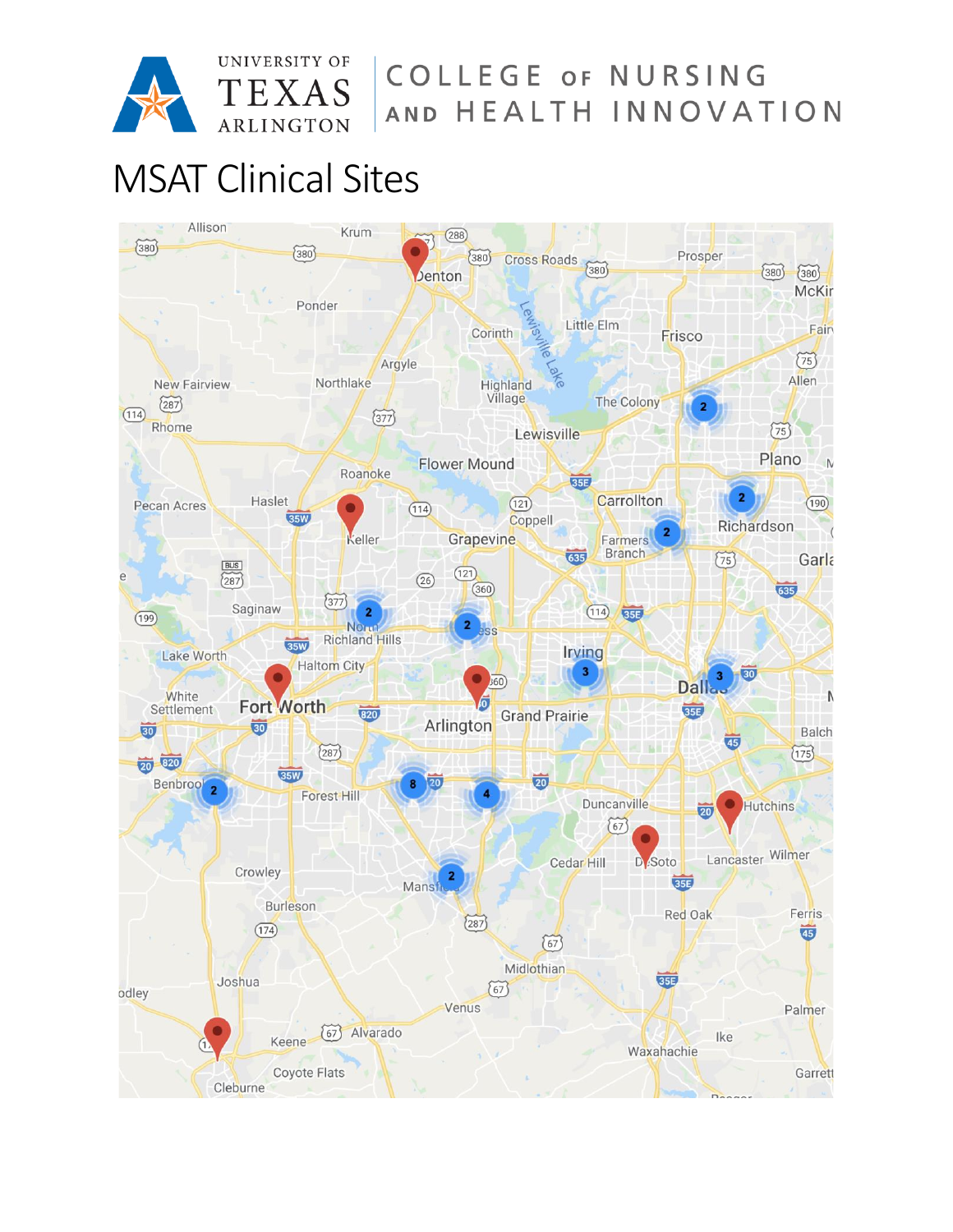# MSAT Clinical Sites - AY 2021-2022

# Clinical Sites

As of May 1, 2021, there are 40+ clinical education sites within the UTA Athletic Training Program, spread throughout the Dallas-Fort Worth Metroplex.

# Collegiate Athletics

- University of Texas at Arlington (Division I): Basketball, Volleyball, Track and Field and Cross Country, Softball, Baseball, Tennis, Golf
- Southern Methodist University (Division I): Football, Soccer, Basketball, Volleyball, Rowing, Equestrian, Swimming and Diving, Track and Field and Cross Country, Tennis, Golf
- University of North Texas (Division I): Football, Soccer, Basketball, Volleyball, Softball, Swimming and Diving, Track and Field and Cross Country, Tennis, Golf
- University of Texas at Dallas (Division III): Soccer, Basketball, Volleyball, Baseball, Softball, Cross Country, Tennis, Golf, E-Sports

### Adapted Sports Medicine, Collegiate Athletics

UT Arlington Men's and Women's Wheelchair Basketball, Movin' Mavs

#### Professional and Semi-Professional Sports

- Texas Legends, NBA G-League (Dallas Mavericks Affiliate)
- Cleburne Railroaders (American Association of Independent Baseball)
- FC Dallas & Academy Teams (MLS & USSDA)

# Sports Performance and Physical Therapy Centers

- Children's Health, Andrews Institute
- **Baylor Institute for Rehabilitation Keller**
- **Texas Health Sports Medicine Arlington & Fort Worth**
- AOA Performance Institute
- **Texas Sports Medicine**

# Physician Clinic Settings

- **Texas Orthopaedic Associates**
- **Sideline Orthopedics and Sports**
- Children's Health, Andrews Institute